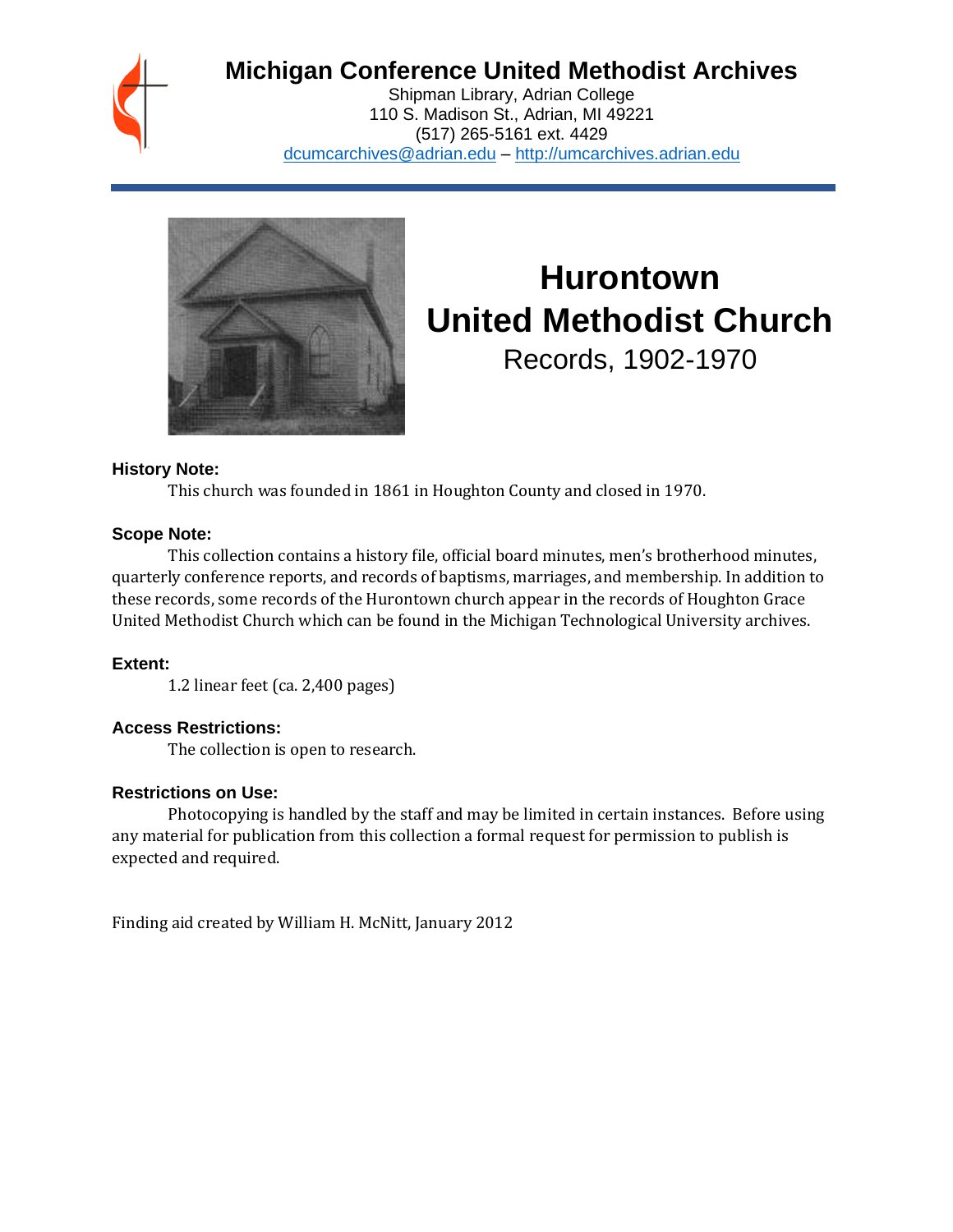#### **Appointments List**

- 1861-1863: William Fox
- 1863-1864: George S. Betts
- 1864-1866: John A. Baughman
- 1866-1869: Barton S. Taylor
- 1869-1870: David O. Ball
- 1870-1871: Charles W. Austin
- 1871-1872: Charles L. Church
- 1872-1875: Joseph Frazer
- 1875-1878: John Sweet
- 1878-1880: J. Milton Johnston
- 1880-1881: Barton S. Taylor
- 1881-1882: William Cook
- 1882-1884: Alexander S. Fair
- 1884-1886: Philip Lowry
- 1887-1889: John Betts
- 1889-1892: John L. Walker
- 1892-1893: Mathew Stevens
- 1893-1895: William E. Casper
- 1895-1897: Thomas J. Purdue
- 1897-1898: Joseph S. Mitchell (died during appointment)
- 1898-1900: Harry Gillingham
- 1900-1901: Edson D. White
- 1901-1903: Richard Hancock
- 1903-1904: John Clemens
- 1904-1909: Henry Rogers
- 1909-1913: William G. Prout
- 1913-1916: Joseph H. Oatev
- 1916-1919: Richard R. Carlyon (died during appointment)
- 1919-1920: William Reynolds
- 1920-1922: John J. Strike
- 1922-February 1923: James Roberts
- February 1923-September 1923: Joseph N. Price
- 1923-1926: Henry Rogers
- 1926-1927: John H. Bosanko
- 1927-1929: Lewis Elmer Shanks
- 1929-1931: Herbert C. Cooley
- 1931-1934: John B. Sluyter
- 1934-1938: Harry Felton
- 1938-1939: Frederick A. Bolander
- 1939-1940: Clarence E. Ploch
- 1940-1941: Clarence Finch & Alvin Strong
- May 1941-1947: John A. Larsen
- 1947-August 1956: William George Prout
- September 1956-1958: Walter R. Damberg
- 1958-1960: Phillip Fisher
- June 1960-November 1960: James Fenton
- 1960-1961: Paul Greer
- 1961-1970: Almon P. Young